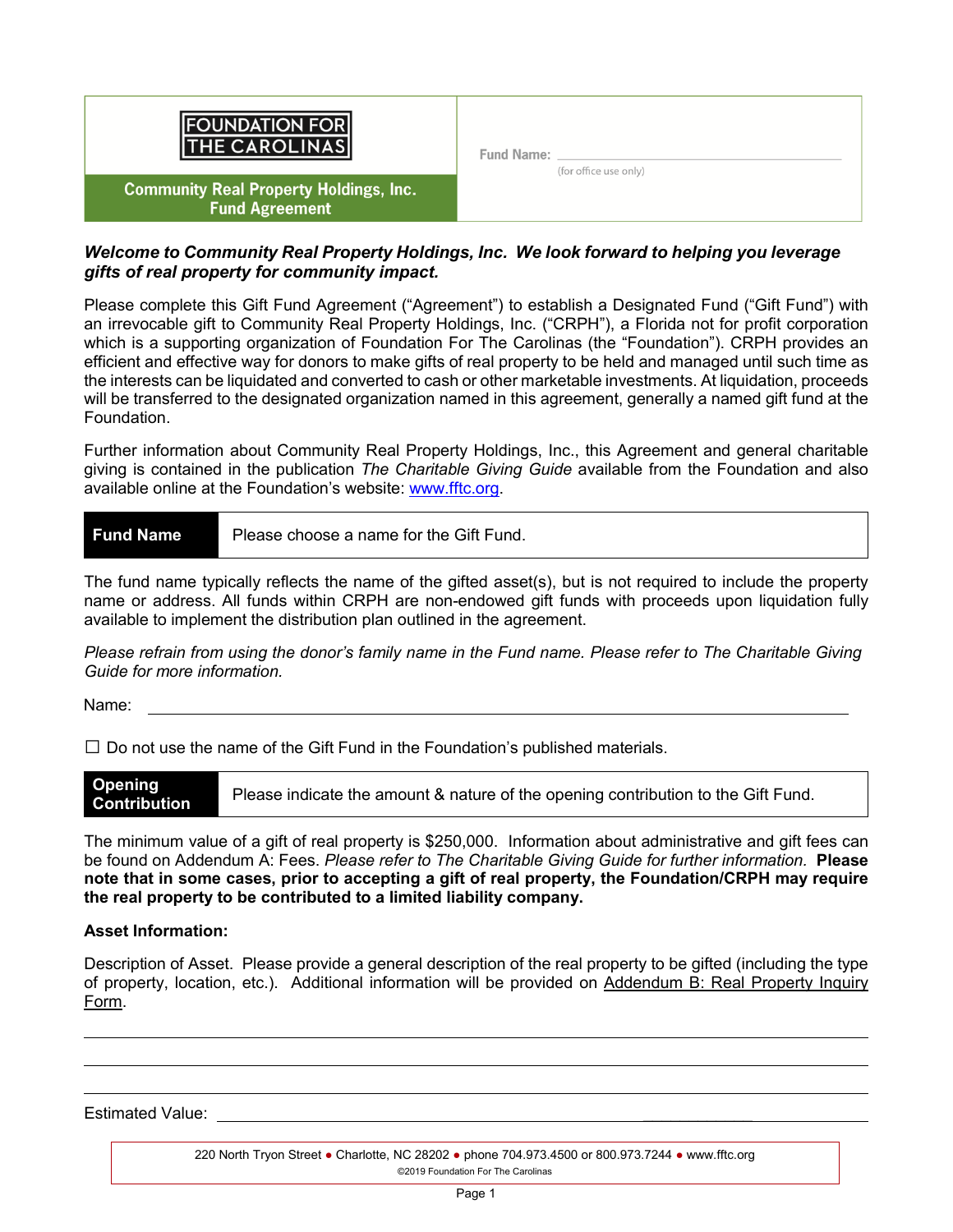# **Cash Gift**

*A cash contribution may be required to accommodate the administrative fees for the first year of the holding period and/or carrying costs associated with management of the asset. Additional information is provided on the Fee Addendum; however, please provide the manner for the cash contribution, if applicable.* 

| $\perp$                                                                             | Marketable securities: ____________ shares of                   |
|-------------------------------------------------------------------------------------|-----------------------------------------------------------------|
| Wire transfer for \$<br>$\perp$                                                     |                                                                 |
| Opening<br>Please provide contact information for the Opening Donor(s).<br>Donor(s) |                                                                 |
| FULL LEGAL NAME OF ASSET OWNER                                                      | PREFERRED SALUTATION<br>(e.g., Mr. James L. Smith or Jim Smith) |
| <b>HOME ADDRESS</b>                                                                 | <b>CITY</b><br><b>STATE</b><br>ZIP                              |
| <b>BUSINESS NAME</b>                                                                | <b>TITLE</b>                                                    |
| <b>BUSINESS ADDRESS</b>                                                             | <b>CITY</b><br><b>STATE</b><br>ZIP                              |
| HOME PHONE<br><b>BUSINESS PHONE</b>                                                 | E-MAIL (preferred)                                              |
| Preferred Telephone:                                                                | Preferred Mail:                                                 |
| $\square$ Home<br><b>Business</b><br>$\mathbf{L}$                                   | <b>Business</b><br>Home                                         |

# **Additional Contact, if applicable**

All correspondence from the Foundation will be sent to the Opening Donor. The Opening Donor may access information about the Gift Fund, including monthly statements, through the Foundation's secure online service. Additional space is provided in this section to name one additional Contact Person. If there are more than two Contact Persons who should have access to information for the Gift Fund, please furnish contact information in an attachment to this Agreement.

| FULL NAME (first, middle, last)            | <b>RELATIONSHIP</b>                                                                                                                    |
|--------------------------------------------|----------------------------------------------------------------------------------------------------------------------------------------|
| <b>HOME ADDRESS</b>                        | <b>CITY</b><br><b>ZIP</b><br><b>STATE</b>                                                                                              |
|                                            |                                                                                                                                        |
| <b>BUSINESS NAME</b>                       | TITLE                                                                                                                                  |
| <b>BUSINESS ADDRESS</b>                    | <b>CITY</b><br><b>STATE</b><br><b>ZIP</b>                                                                                              |
| <b>HOME PHONE</b><br><b>BUSINESS PHONE</b> | E-MAIL (preferred)                                                                                                                     |
| Preferred Telephone:                       | Preferred Mail:                                                                                                                        |
| $\Box$ Home<br><b>Business</b>             | <b>Business</b><br>Home                                                                                                                |
|                                            | 220 North Tryon Street • Charlotte, NC 28202 • phone 704.973.4500 or 800.973.7244 • www.fftc.org<br>©2019 Foundation For The Carolinas |
|                                            |                                                                                                                                        |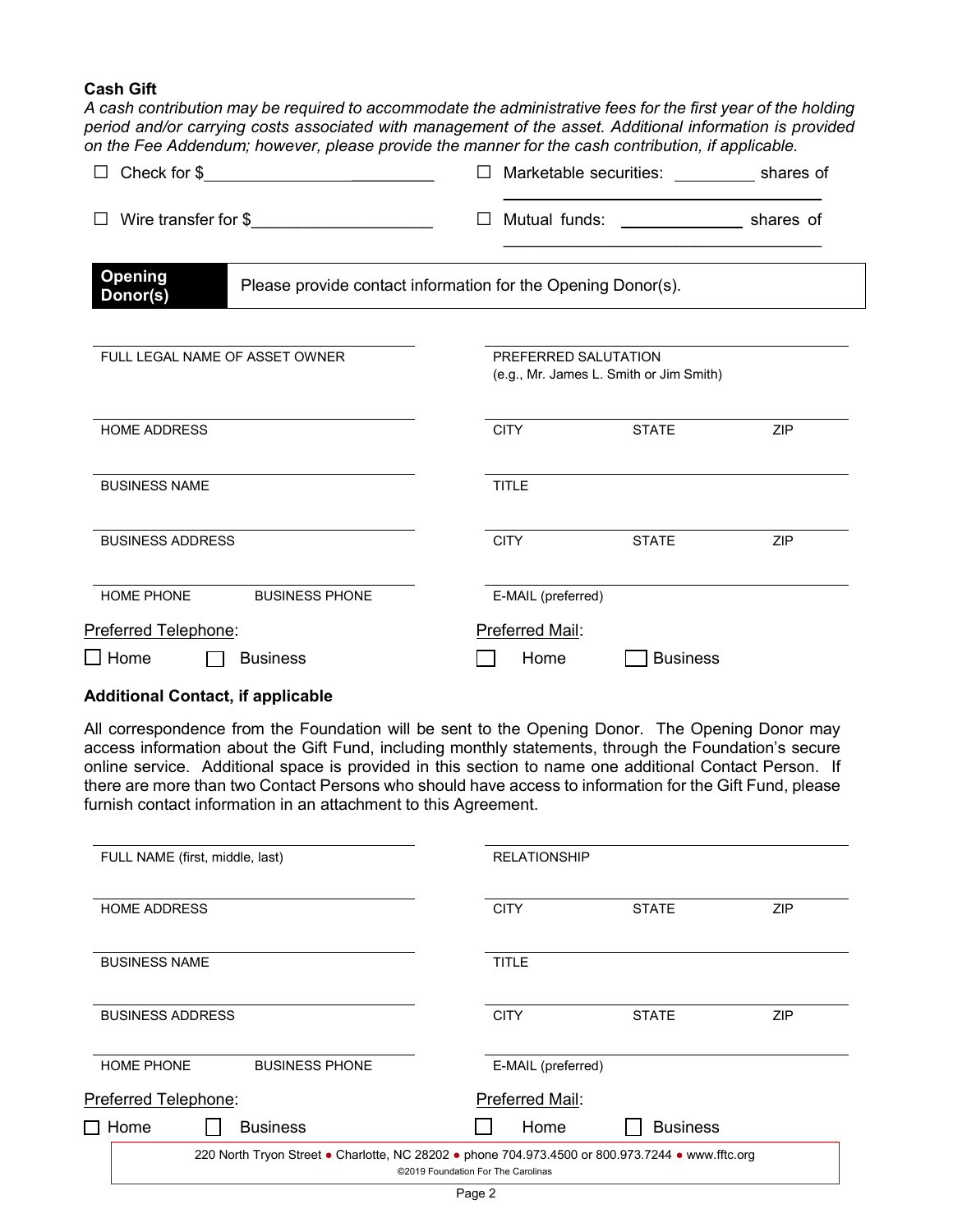If known or reasonably expected, please indicate the amount, nature and timing of future contributions to the Gift Fund, if any.

There is no requirement that additional gifts be made to the Gift Fund, but estimates of future liquid or illiquid contributions, if any, whether through lifetime gifts or bequests, will help the Foundation determine how best to administer the Gift Fund. Please provide information below about any additional gifts anticipated.

**Distribution** 

**Plan** Identify the organization to receive proceeds upon liquidation of the gifted asset.

# **A. Distribution Plan.**

Please mark the appropriate selection below regarding the designated nonprofit organization that will be the beneficiary of the Gift Fund proceeds upon liquidation. Generally the beneficiary will be a charitable gift fund at the Foundation.

- $\Box$  Proceeds transferred to an existing gift fund at the Foundation.
- $\Box$  Proceeds transferred to the Foundation to establish a new gift fund (e.g. scholarship, field of interest, designated fund) as follows:

 $\_$  ,  $\_$  ,  $\_$  ,  $\_$  ,  $\_$  ,  $\_$  ,  $\_$  ,  $\_$  ,  $\_$  ,  $\_$  ,  $\_$  ,  $\_$  ,  $\_$  ,  $\_$  ,  $\_$  ,  $\_$  ,  $\_$  ,  $\_$  ,  $\_$  ,  $\_$  ,  $\_$  ,  $\_$  ,  $\_$  ,  $\_$  ,  $\_$  ,  $\_$  ,  $\_$  ,  $\_$  ,  $\_$  ,  $\_$  ,  $\_$  ,  $\_$  ,  $\_$  ,  $\_$  ,  $\_$  ,  $\_$  ,  $\_$  ,

*A separate fund agreement will be executed to establish the new gift fund*

- $\Box$  Proceeds transferred to the Foundation's general operating fund or existing grantmaking fund for use at the Board's discretion.
- $\Box$  Other distribution plan (e.g. establish a 509(a)(3) supporting organization of the Foundation):

Please provide any additional comments below that would help the Foundation better understand the general purpose of the Gift Fund and the philanthropic expectations of the donor:

 $\_$  ,  $\_$  ,  $\_$  ,  $\_$  ,  $\_$  ,  $\_$  ,  $\_$  ,  $\_$  ,  $\_$  ,  $\_$  ,  $\_$  ,  $\_$  ,  $\_$  ,  $\_$  ,  $\_$  ,  $\_$  ,  $\_$  ,  $\_$  ,  $\_$  ,  $\_$  ,  $\_$  ,  $\_$  ,  $\_$  ,  $\_$  ,  $\_$  ,  $\_$  ,  $\_$  ,  $\_$  ,  $\_$  ,  $\_$  ,  $\_$  ,  $\_$  ,  $\_$  ,  $\_$  ,  $\_$  ,  $\_$  ,  $\_$  ,  $\_$  ,  $\_$  ,  $\_$  ,  $\_$  ,  $\_$  ,  $\_$  ,  $\_$  ,  $\_$  ,  $\_$  ,  $\_$  ,  $\_$  ,  $\_$  ,  $\_$  ,  $\_$  ,  $\_$  ,  $\_$  ,  $\_$  ,  $\_$  ,  $\_$  ,  $\_$  ,  $\_$  ,  $\_$  ,  $\_$  ,  $\_$  ,  $\_$  ,  $\_$  ,  $\_$  ,  $\_$  ,  $\_$  ,  $\_$  ,  $\_$  ,  $\_$  ,  $\_$  ,  $\_$  ,  $\_$  ,  $\_$  ,  $\_$  ,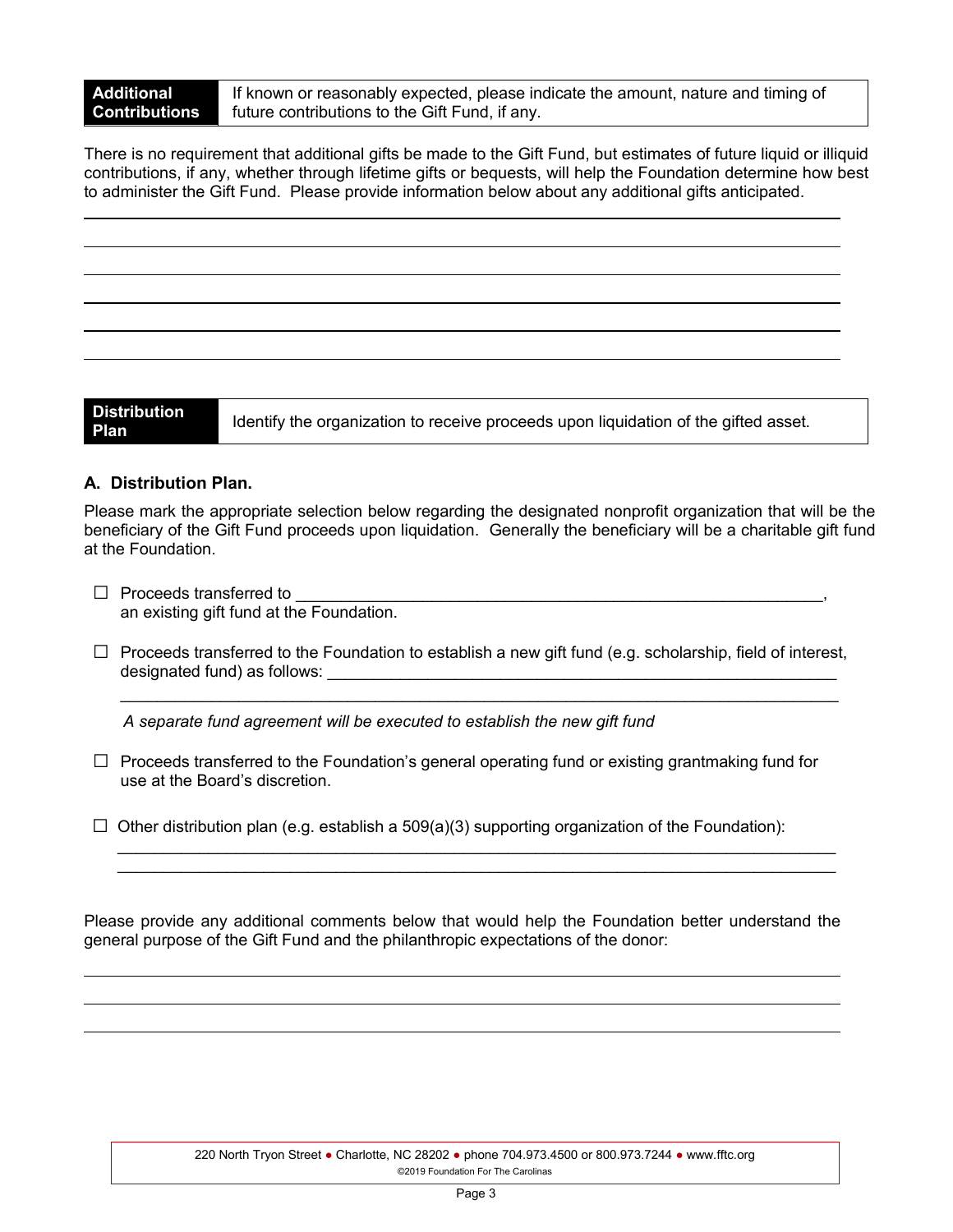| <b>Professional</b> | Please provide contact information for any legal, financial, tax or estate planning  |
|---------------------|--------------------------------------------------------------------------------------|
| <b>Advisor(s)</b>   | professional advisors that have been involved with the planning and establishment of |
|                     | the Gift Fund.                                                                       |

| NAME OF PROFESSIONAL   |              |            | <b>FIRM NAME</b> |
|------------------------|--------------|------------|------------------|
| <b>MAILING ADDRESS</b> |              |            | DAYTIME PHONE    |
| <b>CITY</b>            | <b>STATE</b> | <b>ZIP</b> | E-MAIL           |

Should this professional advisor receive "view only" online access to the Gift Fund?

□ Yes □ No

If there are other professional advisors whose contact information the Foundation should have in relation to the Gift Fund, please furnish contact information in an attachment to this Agreement.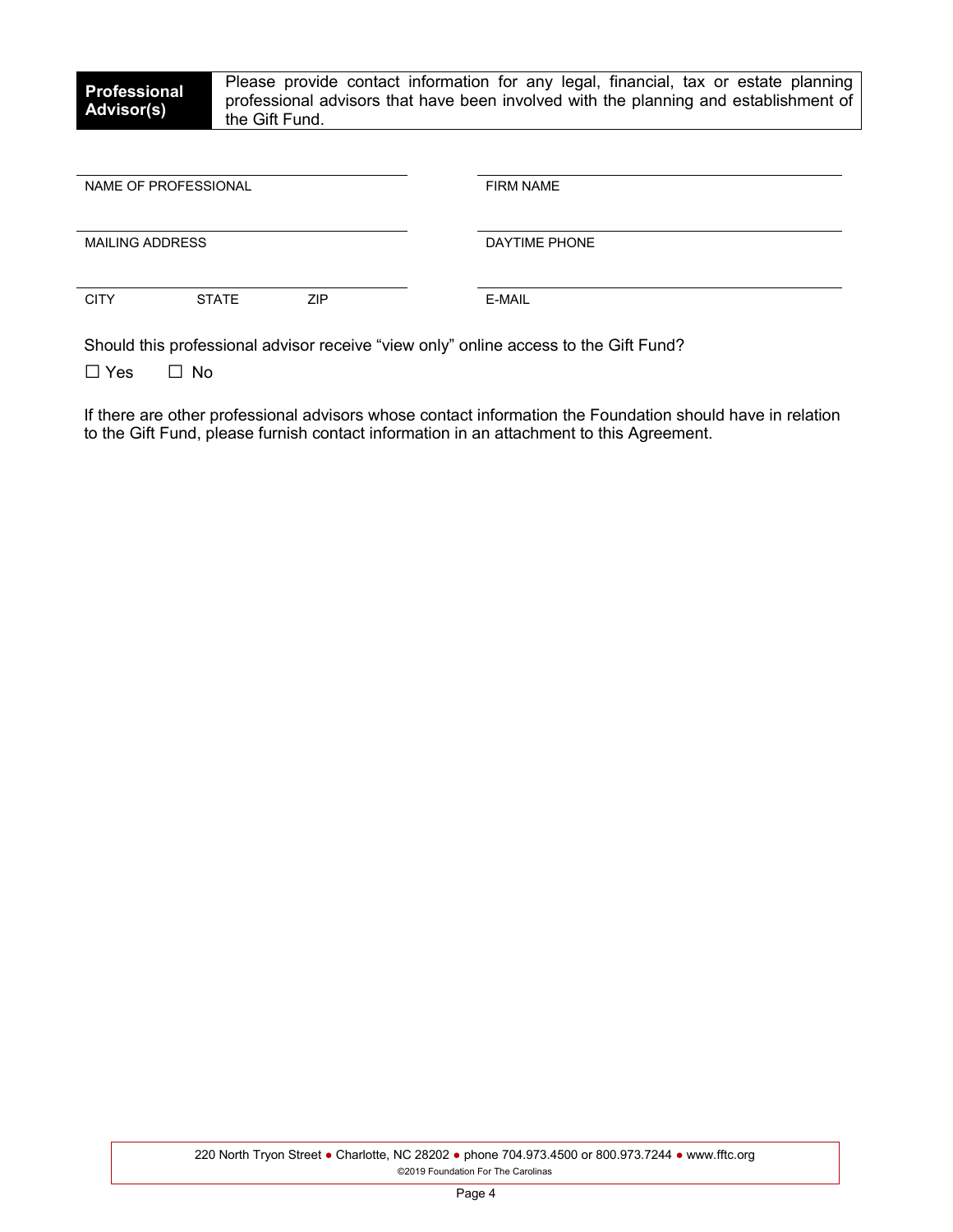**Fees** Please indicate the Foundation's service level that you choose for the Gift Fund.

# **A. Services**

Which of the Foundation's service levels should apply to the Gift Fund:

- □ Standard *(Please refer to The Charitable Giving Guide for more information*)
- $\square$  Custom (please discuss with the Foundation's Philanthropic Advancement Team and attach addendum listing the agreed Custom services and pricing schedule)

# **B. Fees**

Funds will be charged an annual administrative fee according to published schedules for standard or custom services. Additional information about gift acceptance fees and arrangements for ongoing expenses related to the management of the asset are addressed in  $A$ ddendum  $A$  to this Agreement.

| <b>Addenda</b>              | Please indicate additional addenda attached to this Agreement, if any.                                                                                                       |
|-----------------------------|------------------------------------------------------------------------------------------------------------------------------------------------------------------------------|
| attached to this Agreement? | Are any addenda (other than Addendum A: Fees and Addedndum B: Real Property Inquiry Form)                                                                                    |
| $\Box$ Yes $\Box$ No        |                                                                                                                                                                              |
|                             |                                                                                                                                                                              |
|                             |                                                                                                                                                                              |
| <b>Notes</b>                | Use this section to provide any information not addressed elsewhere in this Agreement<br>or to complete any sections of the Agreement where space was otherwise too limited. |
|                             |                                                                                                                                                                              |
|                             |                                                                                                                                                                              |
|                             |                                                                                                                                                                              |
|                             |                                                                                                                                                                              |
|                             |                                                                                                                                                                              |
|                             |                                                                                                                                                                              |
|                             |                                                                                                                                                                              |
|                             |                                                                                                                                                                              |
|                             |                                                                                                                                                                              |
|                             |                                                                                                                                                                              |

220 North Tryon Street ● Charlotte, NC 28202 ● phone 704.973.4500 or 800.973.7244 ● www.fftc.org ©2019 Foundation For The Carolinas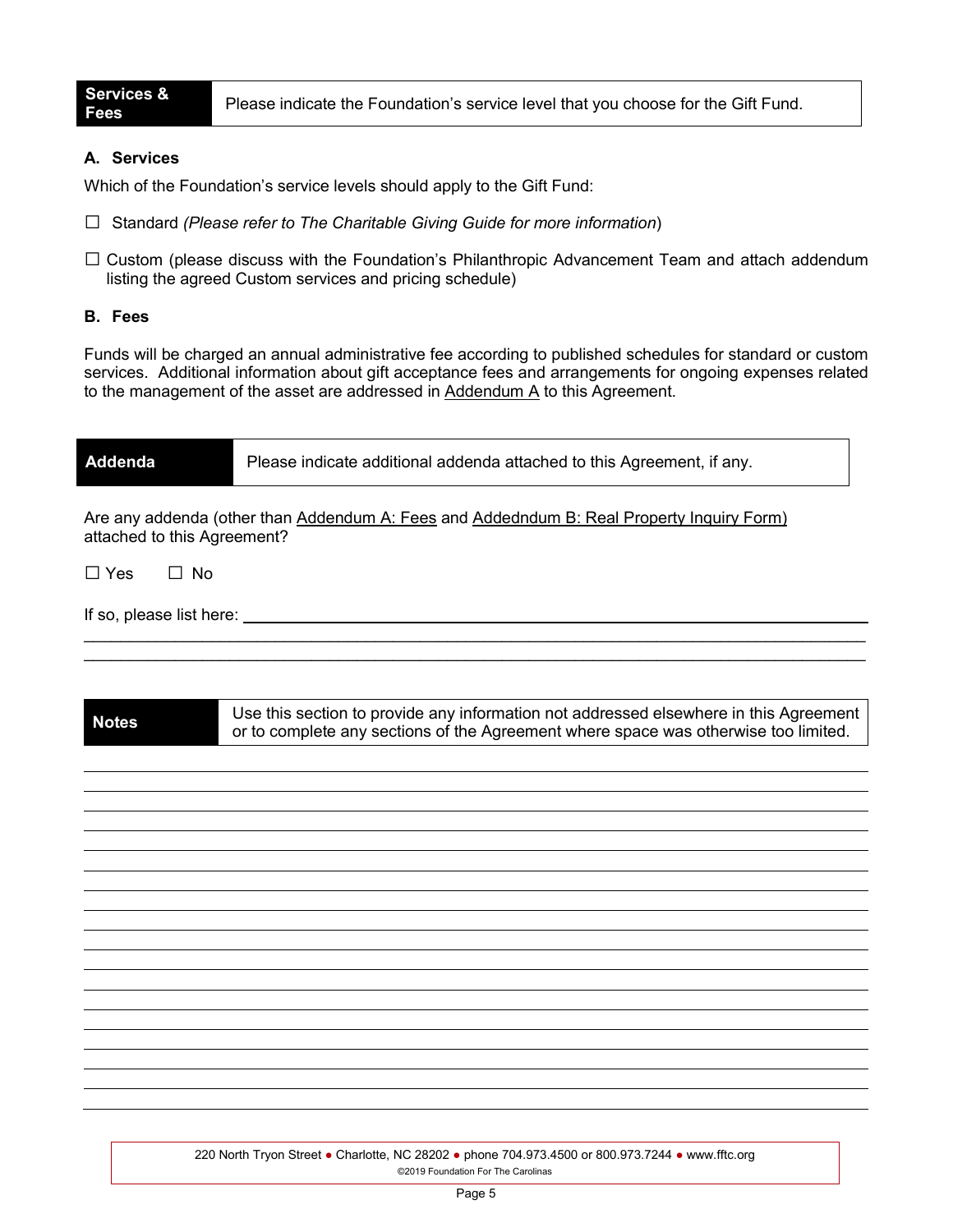#### **COMMUNITY REAL PROPERTY HOLDINGS, INC:**

**Identification of Gift to CRPH:** While held in CRPH, the contributed property will be separately identified at CRPH but only for purposes of ensuring that any taxes, fees or other expenses directly related to the gift (such as unrelated business income tax) will be properly attributed to and paid from the account and further ensuring that in the future such eventual proceeds are directed to an appropriate organization at the applicable time. This separate account will be referred to as a Designated Fund.

#### **REAL PROPERTY CONSIDERATIONS:**

**Unrelated Business Income Tax:** The contributed interest in the underlying property may result in a liability for unrelated business income tax ("UBIT"). The Gift Fund is responsible for covering its attributable share of net UBIT as well as any additional administrative costs for accounting or legal services to determine the amount of any UBIT and to report it to the IRS. Accordingly, insufficient liquid assets have been contributed to the Gift Fund, Opening Donor agrees to contribute liquid assets to the Foundation in an amount sufficient to cover any such expenses.

**Illiquid Assets Held For Longer Than Five Years:** In the event the Gift Fund continues to hold illiquid assets after five (5) years from date of creation of the Gift Fund, the costs, fees and expenses associated with the Gift Fund will no longer be accrued and the donor shall immediately be responsible to pay all accrued and ongoing costs, fees and expenses associated with the Gift Fund.

**Appraisal**: Opening Donor agrees to provide an appraisal of any contributed real property in accordance with the guidelines established by the Internal Revenue Service.

#### **GENERAL CONSIDERATIONS:**

**Protection of Tax-Exempt Status.** The undersigned agree to comply with any written direction by the Foundation to cease conducting activities that may jeopardize the Foundation's tax status or otherwise subject the Foundation or the Gift Fund to be classified as a donor-advised fund as defined in the Internal Revenue Code (the "Code").

**Charitable Giving Guide.** The undersigned have received and reviewed *The Charitable Giving Guide* and agree to the terms thereof.

**Accuracy of Information.** The undersigned hereby certify that all information presented in connection with this application is accurate to the best knowledge of the undersigned and will promptly notify the Foundation in writing of any changes.

**Authorities to Execute.** The undersigned hereby certify that each has the power and authority to execute and deliver and perform its obligations under this Agreement.

**Use of Funds.** The Foundation will make distributions from the Gift Fund to carry out the charitable purposes of the Gift Fund in accordance with the Code. The Foundation's ability to make reimbursements to any individual for expenditures or to make a grant or distribution for any non-charitable purpose or to any non-charitable entity is generally disallowed by the Code. *Please refer to The Charitable Giving Guide for more information.*

**Irrevocable Gifts.** The undersigned understand that any contribution to a Gift Fund, once accepted by the Board of Directors of the Foundation, represents an irrevocable gift to the Foundation and is not refundable.

**Service Charges.** The Foundation shall be entitled to receive as compensation for its services in investing, administering and distributing the assets held in the Gift Fund created hereunder the service charges set out in the Foundation's regular schedule of compensation applicable at the time of the performance of such services; provided, however, that if the Foundation's custom service level applies to the Gift Fund, then the Foundation shall be entitled to receive as compensation the service charges as provided in the separate Fee Addendum attached hereto.

**Notice.** All communications required hereunder shall be in writing and shall be deemed to have been validly served, given or delivered (i) three (3) days after deposit of same in the United States mails, designated as registered or certified mail, return receipt requested, bearing adequate postage, or (ii) on the date of delivery to such party if delivered by hand or by overnight or other similar courier or by telefacsimile (the date such telefacsimile is actually transmitted with written confirmation of transmission), and addressed to the party to be notified at the address for such party as provided in this Agreement, or to such other address as each party may designate for itself by like notice.

**Ownership.** Tools, equipment and software used by the Foundation to provide service to the Gift Fund shall remain the property of the Foundation and/or its licensors, and no right, title, license or interest in any of them is conveyed to the Gift Fund by this Agreement.

**Acknowledgment of Charitable Donations on Behalf of the Gift Fund.** The Foundation agrees that it will acknowledge to donors all contributions to the Gift Fund in accordance with the guidelines established by the Internal Revenue Service.

**Indemnity.** In consideration of the Foundation's creating a Gift Fund at the request of the undersigned individual(s) or entity and for other good and valuable consideration, the undersigned hereby agree to indemnify and hold harmless the Foundation against any liability, cost, or expense which the Foundation may incur by reason of its acting upon instructions given to the Foundation by any of the undersigned.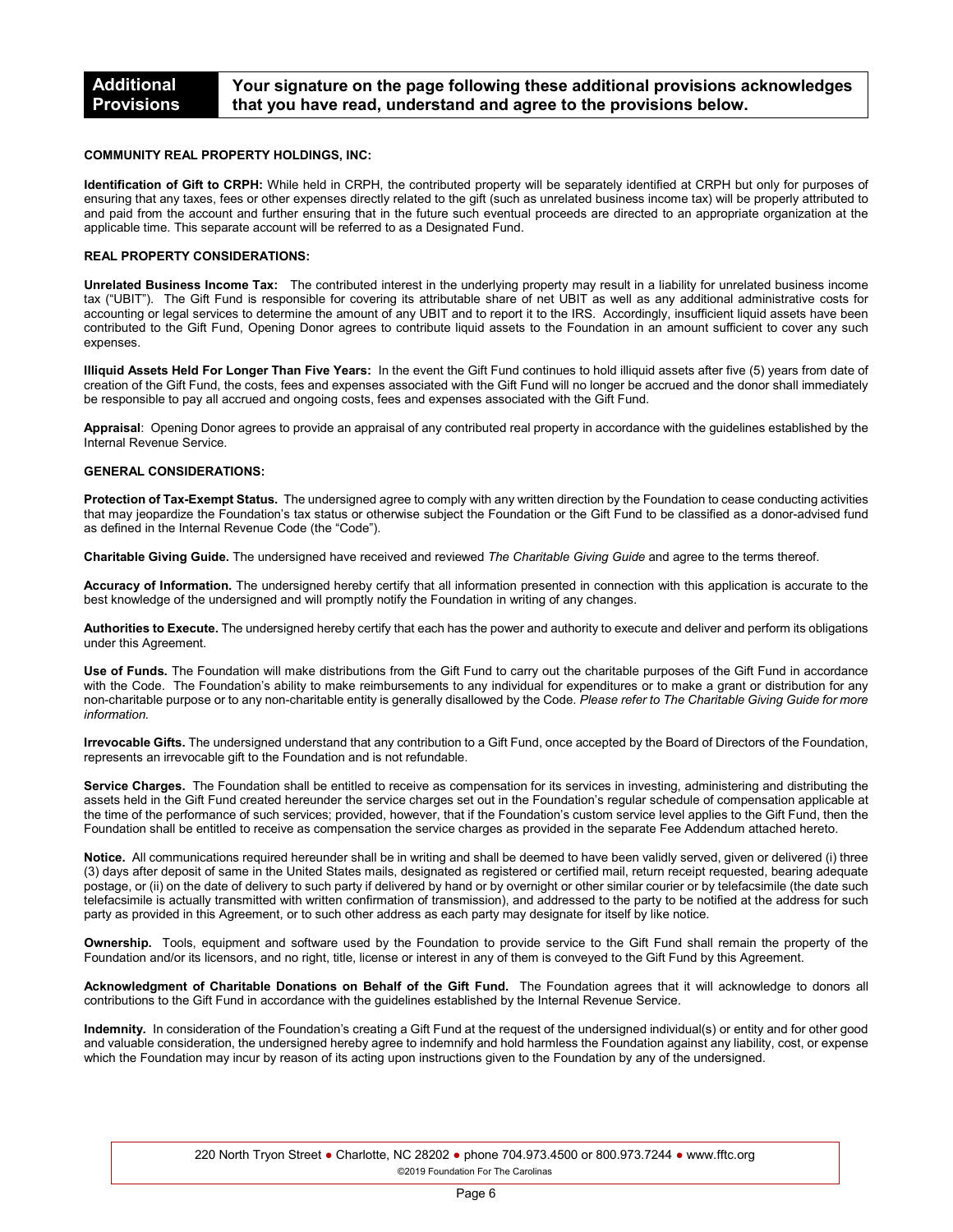**Variance Power.** It is understood that the Gift Fund to be established pursuant to this agreement will be subject to the provisions of the Code, the Charter and Bylaws of the Foundation, and other operating and governing documents of the Foundation and CRPH, including the power reserved by the Board of Directors to modify any condition or restriction on the distribution of funds if in its sole judgment (without the approval of any trustee, custodian, or agent), such restriction or condition becomes, in effect, unnecessary, incapable of fulfillment, or inconsistent with the charitable needs of the area served by the Foundation or otherwise in direct conflict with the Code.

**Amendment of Agreement**. Subject to the provisions of the paragraph herein entitled "Variance Power," this Agreement and any addendums attached hereto and *The Charitable Giving Guide* shall constitute the entire agreement of the parties and supersedes all prior agreements and understandings, both written and oral, among the parties with respect to the subject matter hereof. Subject to the provisions of the paragraph herein entitled "Variance Power," this Agreement, including any exhibits or attachments hereto, may not be amended or modified, except in a writing signed by all parties to this Agreement.

**Governing Law.** This Agreement shall be governed by the laws of the State of North Carolina, excluding its choice of law principles.

**Signature Page to Follow**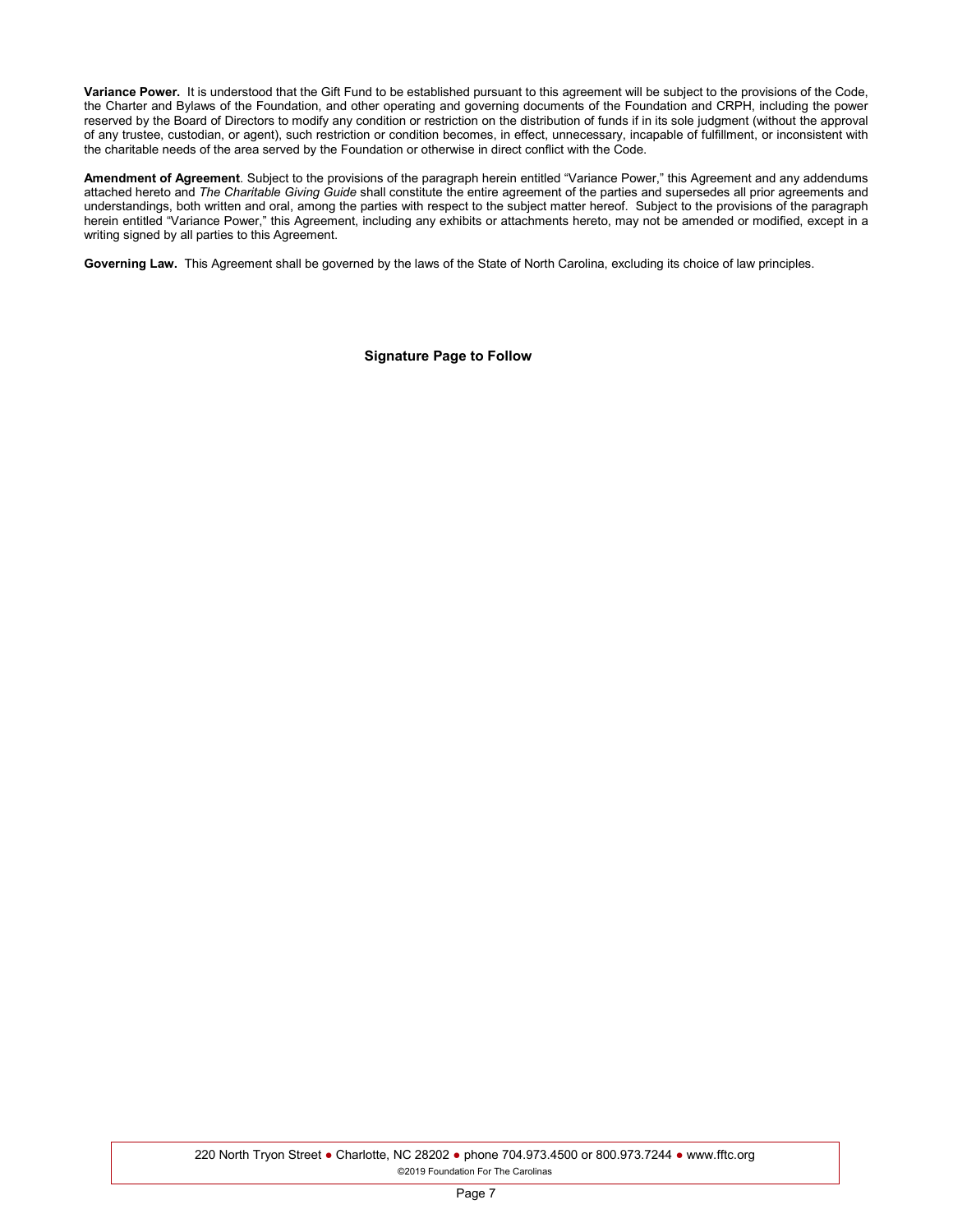By signing below, Opening Donor and Contact Person 1, if applicable, hereby acknowledge that they have read, understand and agree to the provisions of this Agreement and that the information provided herein is accurate to the best of their knowledge.

| <b>Opening Donor</b>                                              | <b>Foundation For The Carolinas</b>           |
|-------------------------------------------------------------------|-----------------------------------------------|
| SIGNATURE                                                         | BY                                            |
| NAME (please print)                                               | <b>TITLE</b>                                  |
| <b>TITLE</b>                                                      | <b>DATE</b>                                   |
| <b>DATE</b>                                                       |                                               |
| <b>Contact Person 1 (sign if different from</b><br>Opening Donor) | <b>Community Real Property Holdings, Inc.</b> |
| <b>SIGNATURE</b>                                                  | SUPPORTING ORGANIZATION                       |
| NAME (please print)                                               | BY                                            |
| <b>TITLE</b>                                                      | <b>TITLE</b>                                  |
| <b>DATE</b>                                                       | <b>DATE</b>                                   |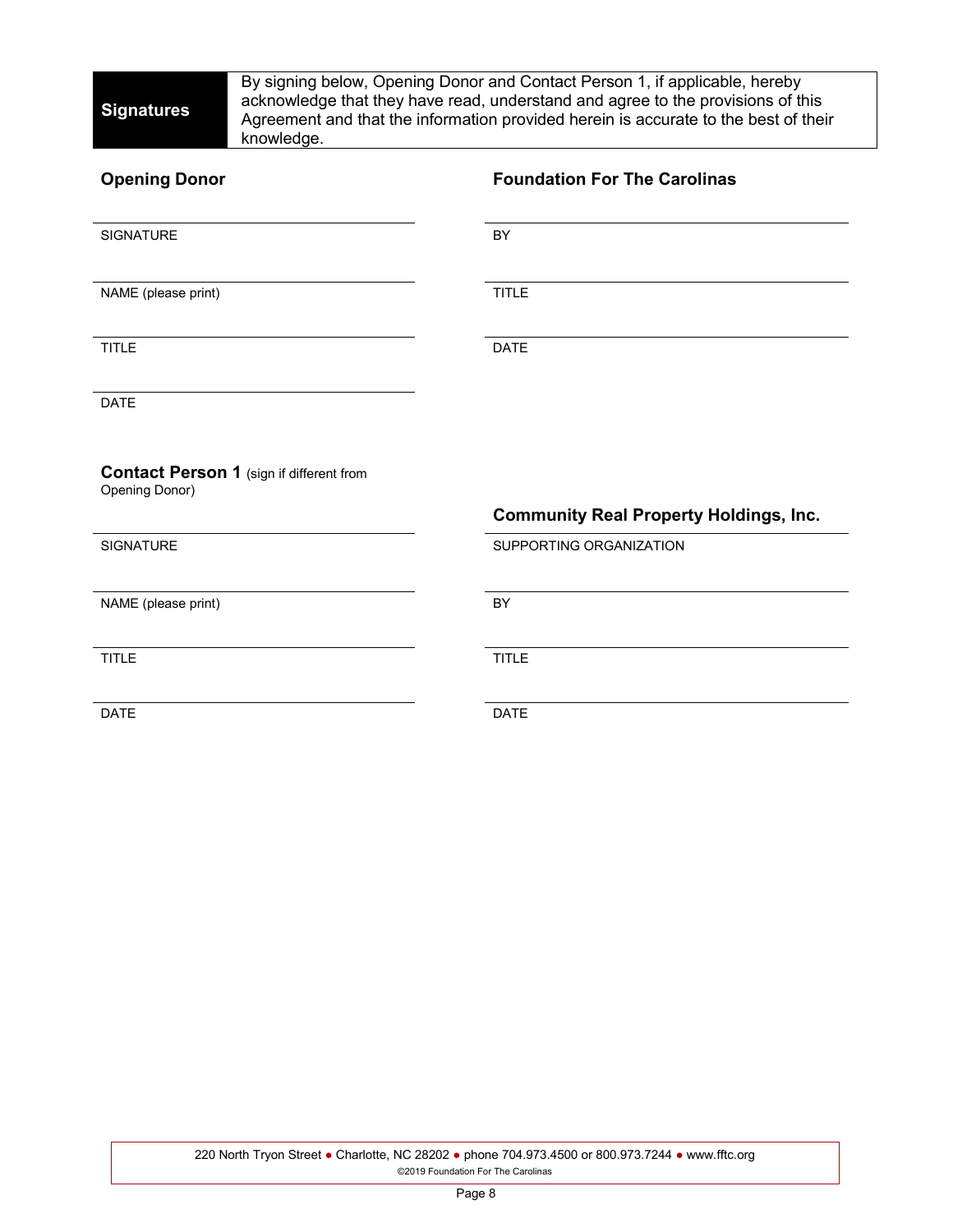# **Addendum A: Fees**

### **Fees**

| <b>Gift Acceptance Fee*</b> | <b>Annual Administrative Fee while in CRPH</b> |
|-----------------------------|------------------------------------------------|
| 1%** min. \$3,500           | Published CIF/CRPH Admin Fee Schedule          |

 *Minimum gift accepted (based on appraised value of assets) is \$250,000*

*\* Assessed for each illiquid gift made; separate transactions are subject to additional gift fees.* 

*\*\*1% on first \$1M, 0.60% on amounts in excess of \$1M*

Gift and administrative fees will be accrued to the cash balance of the Fund and repaid at liquidation or when cash generated from the asset is contributed to the fund (i.e. lease payments). If the assets are not liquidated within a five year period, the donor agrees to pay in cash through an FFTC billing process, newly accrued annual fees beginning in year 6 and beyond, until such time as the asset is liquidated. "Back fees" for years 1 through 5 will remain as a liability of the fund, and will be settled upon liquidation of the asset.

# **Cash Requirement & Related Expenses**

There may be a required accompanying cash gift if there are anticipated or known costs associated with holding the asset (i.e. insurance, taxes, and homeowner's association dues). In such cases, the amount will be determined based on a 1-3 year pro forma of estimated expenses and may be waived if there are identified or future annual income streams.

If property cannot be sold after reasonable period of time, real estate professional may be retained for property management at the expense of the Fund.

| <b>Total Gift Acceptance Fee</b>  | Φ      |
|-----------------------------------|--------|
| Total Cash Gift Required, if app. | \$ n/a |

# *\_\_\_\_\_\_\_ (initial here)*

The Opening Donor must initial here to confirm the information above regarding annual administrative and one-time gift acceptance fees for the fund within CRPH.